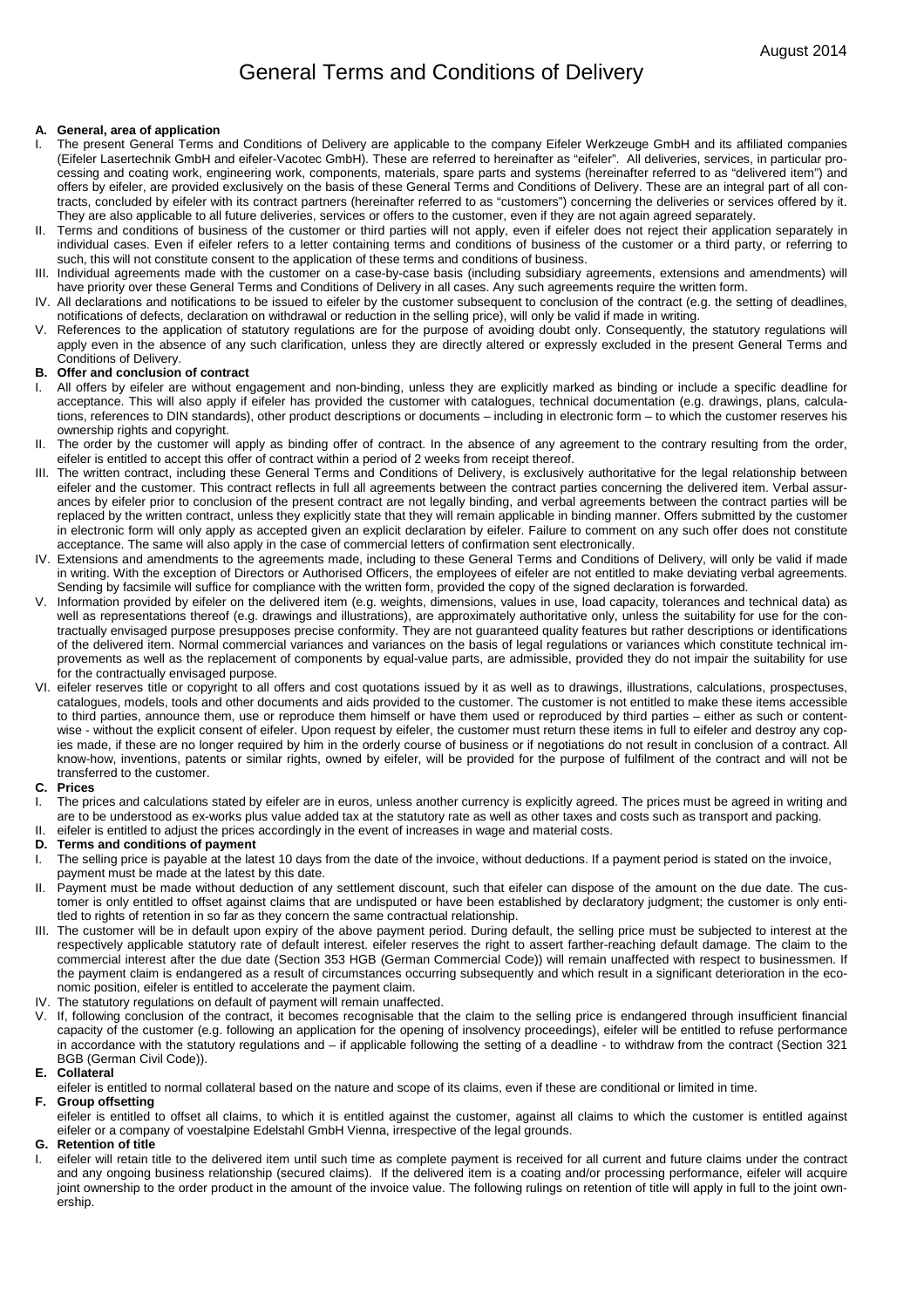- II. The goods subject to retention of title must not be pledged to third parties or ownership thereof transferred by way of security before complete payment of the secured claims is received. The customer must inform eifeler immediately and in writing if and in so far as third parties access the goods belonging to the customer.
- III. In the event of contract-violating conduct by the customer, in particular non-payment of the due selling price, eifeler will, in accordance with the statutory regulations, be entitled to withdraw from the contract and to demand handover of the goods, based on the retention of title and the withdrawal. If the customer does not pay the due selling price, eifeler can only assert these rights if it has previously unsuccessfully set the customer an appropriate deadline for payment, or if any such setting of a deadline is unnecessary under the statutory regulations.
- IV. The customer is authorised to make onward sale of and/or to process the goods subject to retention of title in the orderly course of business. In this case, the following provisions will apply in extension.
	- 1. All goods delivered will remain the property of eifeler (conditional commodities) until fulfilment of all claims, in particular also the respective balance claims, to which the customer is entitled within the scope of the business relationship. This also applies to future and conditional claims, e.g. from acceptor's bills of exchange.
	- 2. Processing and treatment of the conditional commodities will be performed for the customer, as manufacturer as defined in Section 950 BGB, without obliging eifeler. The processed and treated goods will apply as conditional commodity as defined in Point IV.1.
	- 3. In the event of processing, joining and mixing of the conditional commodity by the customer with other goods, eifeler will be entitled to joint ownership of the new item in the ratio of the invoice value of the conditional commodity to the invoice value of the other goods used. If eifeler's ownership lapses through joining, mixing or processing, the customer hereby transfers henceforth to eifeler the ownership or expectant rights, to which he is entitled to the new inventory or to the item, in the scope of the invoice value of the conditional commodity – in the event of processing, in the ratio of the invoice value of the conditional commodity to the invoice value of the other goods used – and will keep this for us free of charge. The joint ownership rights of eifeler will apply as conditional commodity as defined in Point IV.1.
	- The customer is entitled to make onward sale of the conditional commodity only in the ordinary course of business, subject to his normal terms and conditions of business and as long as he is not in default, provided he reserves title and the claims from the onward sale pass to the seller. He is not entitled to dispose of the conditional commodities in any other manner. Use of the conditional commodity for the fulfilment of contracts for work and services/contracts for work and materials also applies as onward sale.

# **H. Delivery periods, delivery dates**

- I. The delivery period will be agreed individually or stated by eifeler when accepting the order. Delivery periods will begin on the date of the order confirmation. The same applies to delivery dates. All delivery periods and dates are subject to the reserve of unforeseeable production disruptions and on-time delivery to us.
- II. If the customer fails to fulfil contractual obligations including obligations to cooperate or accessory obligations on time, eifeler is entitled to extend the delivery periods and dates appropriately according to the requirements of the production process – notwithstanding the rights arising from the default by the customer.
- III. In cases of force majeure, delivery periods/dates will be extended/moved back appropriately. Industrial action in own and outside companies, transport delays, machinery breakdown, acts by sovereign powers and other circumstances for which eifeler is not responsible, will also apply as cases of force majeure. eifeler will inform the customer immediately of the occurrence of force majeure. The customer will be entitled to withdraw from the contract at the earliest six weeks following receipt of the notification.
- IV. In the event of failure to adhere to delivery periods, the customer will not be entitled to the rights under Sections 281, 323 BGB until eifeler has set an appropriate deadline for delivery, which – as such in deviation from Sections 281, 323 BGB – is combined with a statement that he will refuse acceptance of the performance following expiry of the deadline; the claim to fulfilment will be excluded following unsuccessful expiry of the deadline.
- V. In the event of default, eifeler will only be liable for the evidenced delay damage if, after becoming aware of the duration of the delivery delay, the customer informs eifeler of the level of the foreseeable delay damage. If the foreseeable delay damage exceeds 20% of the value of the delivered items affected by the delivery delay, the customer is obliged to make immediate efforts to secure a corresponding covering purchase, if applicable to exploit opportunities for covering purchases demonstrated by eifeler, subject to withdrawal from the contract, for the delivered items affected by the delivery delay; the evidenced additional costs of the covering purchase and the evidenced delay damage for the interim period will be reimbursed by eifeler. Otherwise, liability for the evidenced delay damage is limited to 50% of the value of the delivered items concerned.

## **I. Dispatch, packing and passing of risk**

- I. Delivery will be ex-works. The goods will be dispatched to another destination at the request and expense of the customer. eifeler will determine the form of dispatch (in particular transport company, dispatch route, packing). Transport insurance will be taken out only at the request of the customer. A precondition for this is a written order from the customer with details of the insurable value. The costs of the transport insurance will be for the account of the customer.
- II. If loading or transport of the goods is delayed for reasons for which the customer is responsible, eifeler will, at its reasonably exercised discretion, be entitled to place the goods in storage at the expense and risk of the customer, to take all measures considered suitable for preserving the goods, and to invoice the goods as having been delivered. The same will apply if goods, notified as ready for dispatch, are not called off within four days. The statutory regulations on default of acceptance will remain unaffected.
- III. In so far as normal commercial practice, eifeler will deliver the goods packed and protected against rust; the costs will be for the account of the customer. Packing, means of protection and transport aids will not be taken back – with the exception of deposit, loading and transport means. Packing that goes beyond the purpose of transport or other special protection, e.g. for long-term keeping or storage, requires an explicit agreement.
- IV. In the event of transport damage, the customer must arrange immediate ascertainment of the facts.
- The risk will pass to the customer upon handover of the goods to the freight forwarder or carrier, at the latest however upon leaving the works or warehouse.

## **J. Defect claims**

- I. The delivered item will be contractually conform if it does not deviate or deviates only immaterially from the agreed specification at the time of the passing of risk. Contractual conformity and freedom from defects of the delivered item will be based exclusively on the express agreements concerning the quality and quantity of the delivered item ordered. A warranty for a specific use or specific suitability will only be assumed in so far as this has been expressly agreed; in other respects, the risk of suitability and use lies exclusively with the customer. eifeler will not be liable for deterioration, loss or incorrect treatment of the delivered item subsequent to the passing of risk.
- II. Contents of the agreed specification and any expressly agreed use will not constitute a guarantee; the assumption of a guarantee requires a written agreement.
- III. The customer must examine goods received immediately upon receipt. Defect claims will only apply if defects are reported immediately and in writing; concealed defects must be reported immediately following their detection. The report will apply as immediate if made within two weeks; in this respect, on-time sending of the report will suffice for adherence to the deadline. Following conducting of an agreed acceptance procedure, the reporting of defects is excluded if these could have been detected during this acceptance procedure. Furthermore, warranty claims are excluded if the customer or third parties carry out inappropriate or unsuitable changes or repairs to the delivered item.